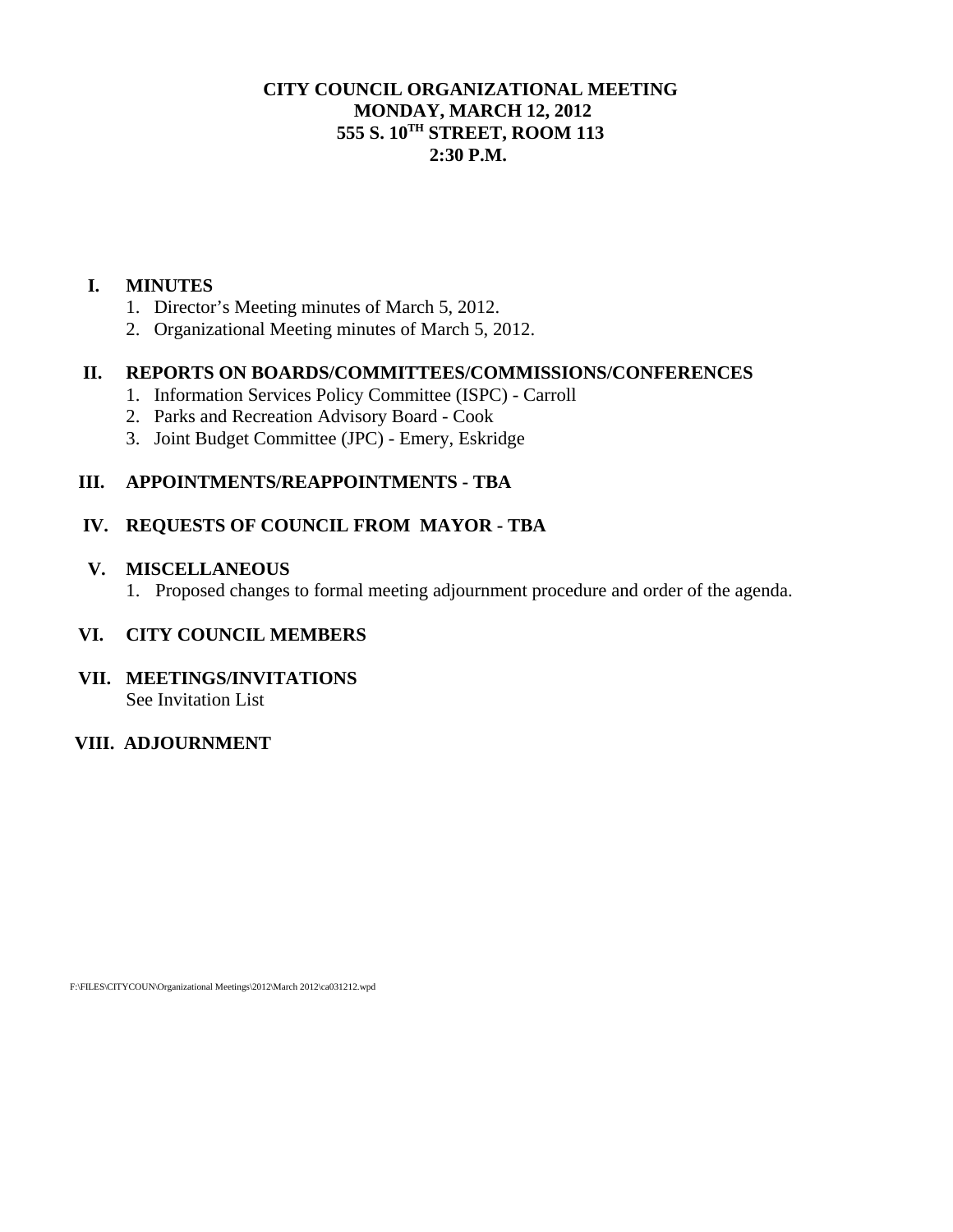#### **MINUTES CITY COUNCIL ORGANIZATIONAL MEETING MONDAY, MARCH 12, 2012**

- **Present:** Gene Carroll, Chair; Adam Hornung, Vice Chair; DiAnna Schimek; Carl Eskridge; Doug Emery; Jonathan Cook; and Jon Camp
- **Others:** Joan Ross, City Clerk; Rick Hoppe, Chief of Staff; Rod Confer, City Attorney; Denise Pearce, Senior Policy Counsel; Marvin Krout, Planning Director

Chair Carroll opened the meeting at 2:30 p.m. and announced the location of the Open Meetings Act.

#### **CITY CLERK - JOAN ROSS**

Ross stated first will be the Award of Excellence. Under Public Hearing have Liquor Resolutions. On page 2, #'s 8, 9, and 10 have Motions to Amend and both are on line. Krout stated on #8 have a request. The PUD to add to the commercial floor area was taken out but they don't want to lose the potential to have the area. They had the footage in their current PUD and inadvertedly reduced. Carroll stated the Motion to Amend would be changing the numbers. Krout commented change to what it is today.

Krout stated Council may have read about #9 in the paper, with Planning dealing with different situations. We'll spend time at the meeting explaining, but would like Council to put on pending for 6 weeks. Have talked to a sorority representative and Chris Jackson, UNL, and think we have a special parking solution for Greek Row housing on city campus. We do need time to make sure we have it worked out. Carroll commented to put on pending with no certain date? Krout stated 6 weeks should be enough time. Cook asked if it would come back for public hearing? It will come back for second reading. Is there any reason we should send back to the Planning Commission to work with them and then bring back in a package? Krout replied informally took care of East Campus concerns, and think we can do the same here rather than send back for rehearing, saving time.

Ross stated #13 is an appeal from the Planning Commission Action. Carroll reminded Council if voting yes are voting affirming. Ross added, the Planning Commission's recommendation. Krout stated on #10 there is an amendment, the PUD for the LPS site on O Street at Lyncrest. Krout stated this amendment agreed to the general principle of sharing with the west property owner, giving both sides access to Cotner and O Street. In the future will be to everyone's advantage to work out the access agreement.

Cook stated on #13, as part of the use groups, would have a fix. Krout replied it's in the drafting stage, in the city attorney's office. Hoping to be at the Planning Commission in a month, or two, with a proposal that will one, will remove the term non-profit organization, as it is an ownership. He stated the second is to separate residential and non-residential, and propose the residential health care facilities, including large group homes, not be a permitted use or a special permitted use in the heavy commercial and industrial district. But now it is allowed by special permit, case by case, and the reason it is now in front of Council.

Camp asked on Item #10, sharing access from the west,. Was there talk of condemnation of a residential home? Krout believes LPS worked with the property owner to have a joint PUD and have joint access, all part of the construction project, so it would be positive in terms of traffic circulation. The owner wasn't ready to agree, but probably will some day as he may need to do some rezoning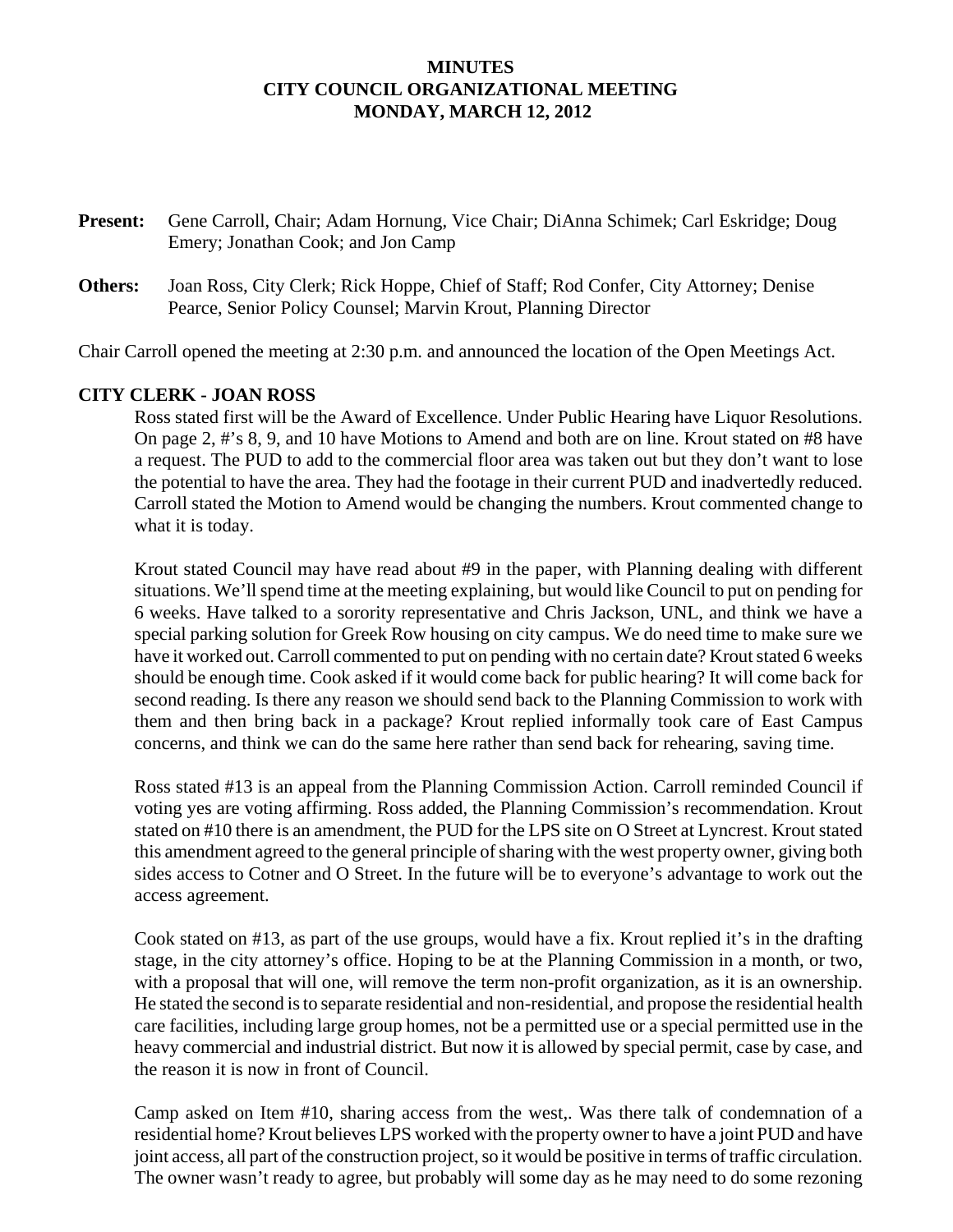to make the most of his property, and when that happens this is LPS saying, we will grant that property access through our property by a joint agreement. Camp asked if LPS is looking to try and buy and tear down a residential home? Krout answered no, and doesn't think that was considered. They were trying to work an arrangement with the commercial property, on the corner on Cotner and O, to make them part of the PUD, rezone the property, and have joint access. Camp received constituent calls stating they were trying to force someone to sell their residential home, so they could tear down. Richard Meginnis confirmed. Krout stated he wasn't aware of anything like that but aware this commercial property has some residential zoning in the back where they have parking. Would have to ask LPS.

Ross stated on page 3, Lynn Johnson did deliver information in the form of a memo, #19, the lease agreement, explaining the renewal.

## **I. MINUTES**

1. Director's Meeting minutes of March 5, 2012.

2. Organizational Meeting minutes of March 5, 2012.

With no corrections the above minutes were approved.

### **II. REPORTS ON BOARDS/COMMITTEES/COMMISSIONS/CONFERENCES**

### **1. Information Services Policy Committee (ISPC) - Carroll**

Carroll stated the City will move server to the State in May, and frame services by September 1<sup>st</sup>. Should be a reduction of approximately \$60,000 per year, probably more as we go through. Camp asked if there be a reduction in City employees? Carroll replied looking at a reduction of 2 employees.

### **2. Parks and Recreation Advisory Board - Cook**

Cook stated they discussed the redevelopment process for the Parks and Rec Maintenance Facility at 21<sup>st</sup> and M Streets, and related properties. There is a dealership on the corner at 21<sup>st</sup> and M, NRD owned, but Parks owns other land (showed map outlining land). Looking at selling most of the land, possibly keeping one building. In presenting the map Cook said the areas in green were purchased with Federal money so in order to sell have to put them into new park lands. A long process but hoping to get cooperation with some short cuts to start. This would allow us to put money towards a potential Stevens Creek Park. Also, a letter was sent to area property owners, stating Parks is looking for land, perhaps along Stevens Creek or nearby, that could be a large regional park.

Camp asked if there is an idea of what Parks would receive for the property mentioned? Cook stated at this time he does not know any amounts, or estimate. Camp asked if there is an idea of value? Cook replied there is other city land there, so it will be a large parcel. He added will put out for proposals and see what kind of interest results, which would affect the amount of land sold, and whether we partner with the NRD, etc. Also have some large easements underneath. A 40 foot sanitary sewer easement runs under this property and will affect where buildings can be placed. To soon to tell value.

For Centennial Mall \$800,000 was proposed in the State Legislature bill. Hoped for \$1.2 million.

The grand opening of Union Plaza may be in September, although the O Street closures will slow down the opening.

Cook stated Parks has a new program. On our monthly electric bill there is the option to donate \$1.00. Now will have a water bill add-on of "\$2.00 for Trees". When people contribute through their bill it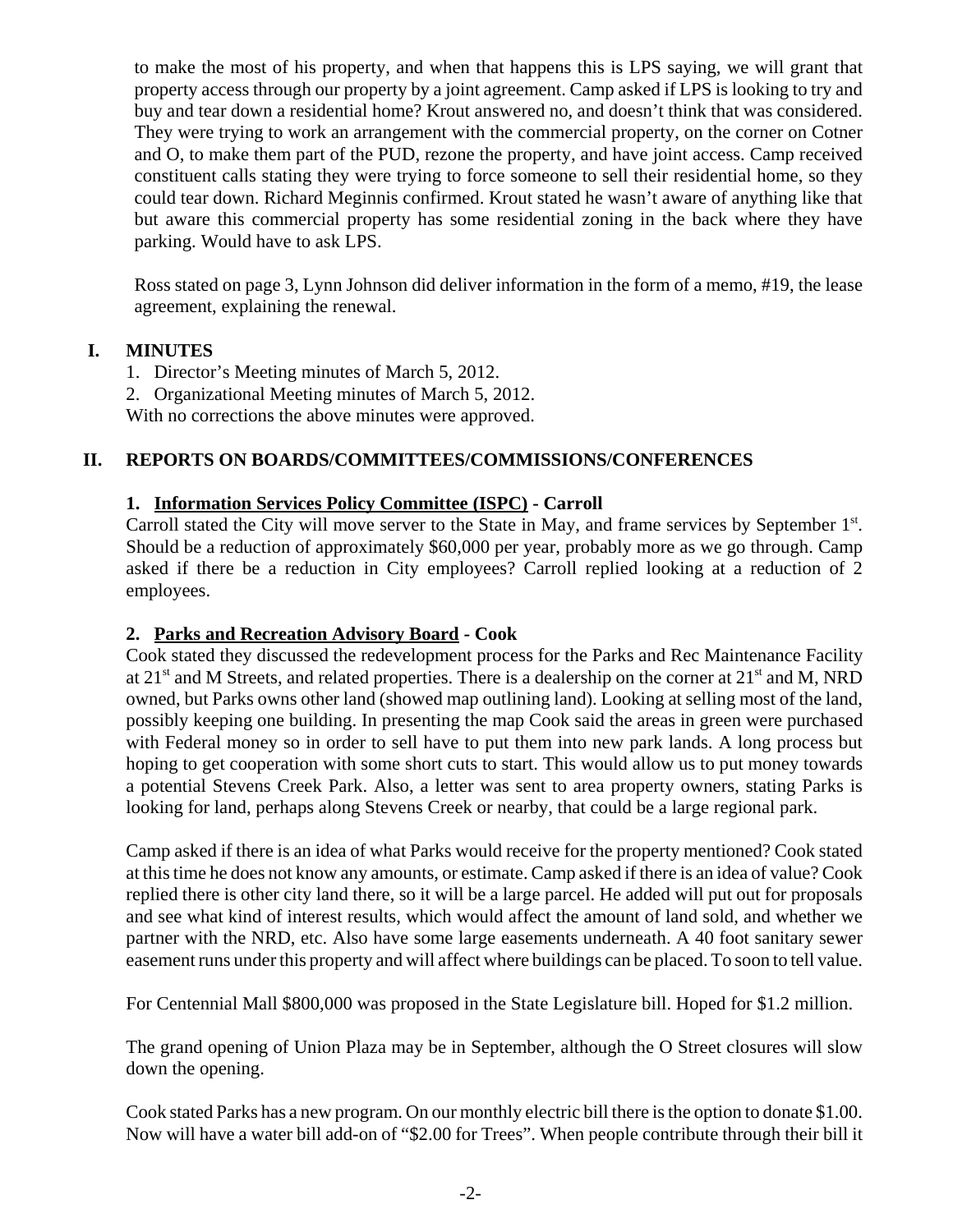goes into the tree planting program. Hopefully as successful as the Lincoln Cares Program.

### **3. Joint Budget Committee (JPC) - Emery, Eskridge**

Emery stated there is a Keno recommendation, with Carroll adding it will be on the Organizational Meeting agenda next week. Emery continued saying at that time will ask for a vote. Now roughly \$106,000 worth of requests for Keno grants.

Keno money is dealt out twice a year in excess of what is put in. When there is a Keno payout money put in to get a million dollars built up, at which time will use the interest and make a bequest. The other money, which we pay out twice a year, is now at \$33,000 with requests for \$106,000. The process takes quite a while but amounts will be on the recommendation as given by the JBC.

## **III. APPOINTMENTS/REAPPOINTMENTS**

Pearce distributed Boards and Commissions Update, with one new and three reappointments.

## **IV. REQUESTS OF COUNCIL FROM MAYOR**

Hoppe stated this week is Sunshine Week. Nonprofit organizations all over the country are reminding citizens of available resources. The Mayor will have a press conference at 1:30 p.m. today to list what is available for citizens on our website, how they can request records.

# **V. MISCELLANEOUS**

### **1. Proposed Changes to Formal Meeting Adjournment Procedure and Agenda Order**

Cook stated the last two weeks he has made the adjournment motion. Every time do get frustrated as it's more complicated than it should be. Carrying over the pending doesn't make sense as we already voted where to put items. Do not need to vote each week to carry over. He stated he has spoken with the City Attorney who thought it would be fine if Council voted so that each week the pending list is automatically carried over and the resolutions automatically scheduled. Then we can just make a motion to adjourn. Camp stated from three items would now be one? Cook replied it would just be one, if we approve a motion today.

Cook said the other item has to do with the order. Resolutions are automatically scheduled but we could move under First Reading Ordinances and make it First Reading Resolutions, rather than having at the end of the agenda. Ross suggested moving the First Reading to go after the Third Reading, then Council would move from voting the resolutions into the vote for the Third Reading. Then First Reading would be moved forward, have their First Reading, and immediately record.

Cook said from the beginning of the agenda to some point is Public Hearing, and a little bit further is voting, then after that are the new items. Ross commented  $2<sup>nd</sup>$  Reading Ordinances are somewhat in the middle as they are Public Hearing and people want to speak to them. Would have to skip them.

Cook asked if anyone saw trouble with this? Camp replied there still is public confusion when we talk about First Reading. Is there a way to help them understand this is really a notice? Ross stated it's a City Charter requirement. Confer added the statute talks about three readings for ordinances. Schimek stated when a bill was introduced in the State, didn't have a First Reading, or discussion, and no hearing. Cook added sometimes certain media seem a little confused about what it means.

Cook stated Council could let Ross resolve, possibly to put a note somewhere saying First Reading. Not something Council needs to specifically deal with. Ross stated if you look at, and read, the agenda you can see the items contained within the Public Hearing. It does say, End Public Hearing. Ordinance First Reading and Related Resolutions, not Public Hearing. Camp stated Public Hearing